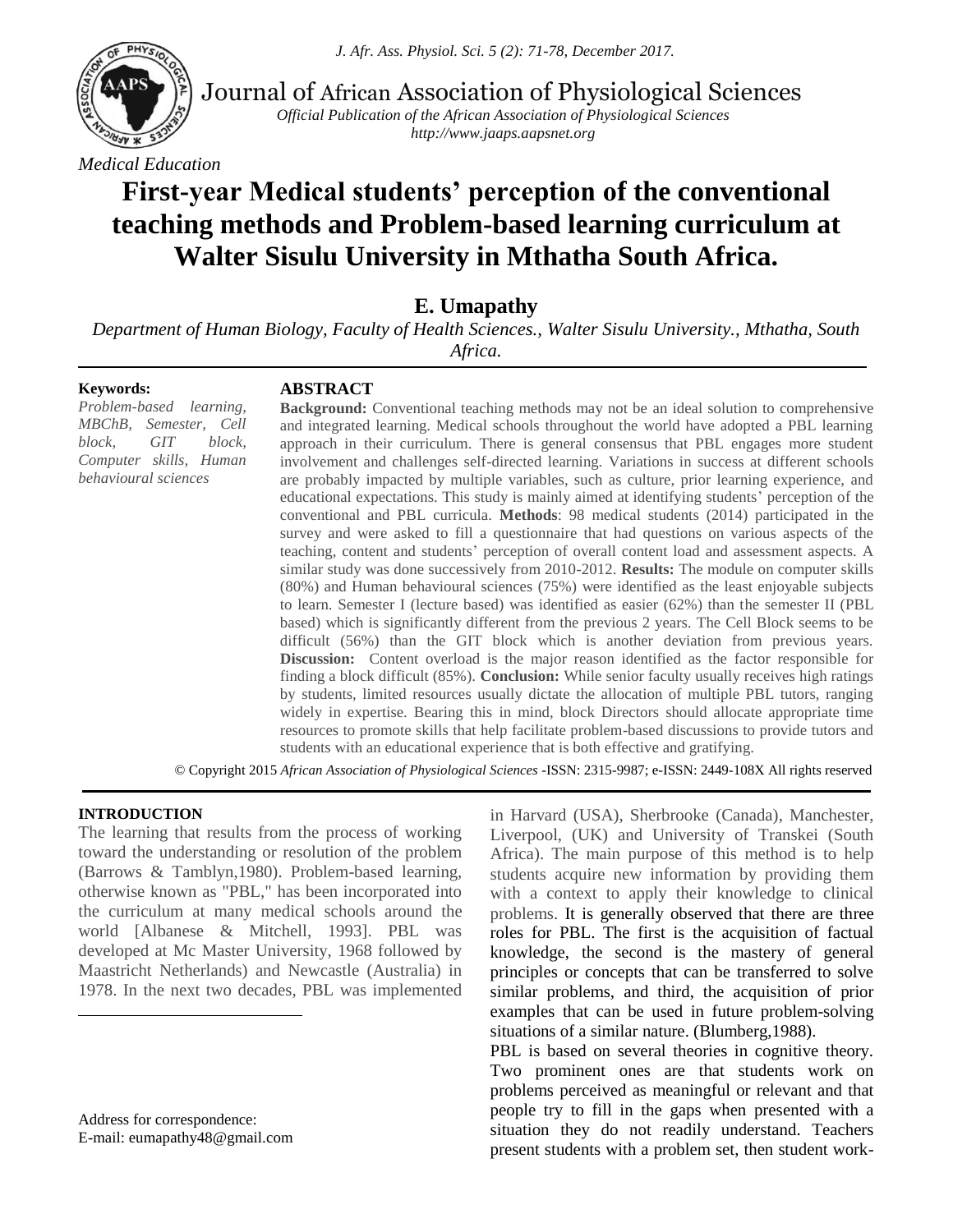groups analyze the problem, research, discuss, analyze, and produce tentative explanations, solutions, or recommendations. It is essential to PBL that students do not possess sufficient prior knowledge to address the problem. In the initial discussion, students develop a set of questions that need to be addressed. These questions then become the objectives for students' learning. A further aim of PBL is to provide students with resources in self-directed learning skills that will persist throughout their careers (Morrison, 2004). When compared with the conventional curriculum, the PBL method generally increases use of limited resources at medical schools, while debate continues as to its advantage in enhancing learning and test performance. (Azer, 2005).

Based on our experience at WSU, we noticed that the attrition rate was quite high before PBL was introduced in our medical school and even after introducing PBL the failure rate was high in the first semester of the I yr program and this is the main motivation for the present study.More recent reviews of the literature such as those by Azer, at the Faculty of Medicine at Melbourne; by Gude et al., 2005, at the University of Oslow; and Iputo and Kwizera., 2005, in South Africa, credit the introduction of PBL at their Facilities for improving student attitudes and performance, using differing outcome measures. However, Traditional lectures, both in Psychopathology as well as Neuroscience as a whole, were still endorsed as highly favourable by a majority of students (Trappler, 2006).

In 2003, it was proposed that lectures and seminars could be integrated into PBL. Over the next few years, many models in PBL were implemented. The diversity of PBL models were categorised as, full, near-full, partial or hybrid (Kwan & Tam, 2009). It was also suggested that the hybrid can be classified into 4 types, namely type I which is the conventional curriculum (2- 3 PBL problems per year), type II & III which are essentially lecture based curricula, but type II incorporates PBL tutorials for supplementary knowledge, while type III uses PBL problems for a lecture. Type IV is the typical PBL based curricula which is followed in McMaster. It is to be noted that using hybrid PBL, the possibility of ending up with dysfunctional PBL (Lim, 2012).

Dysfunctional PBL curricula may be the result of too many resource sessions which discourages independent study, lack of medical education expertise or ineffective curriculum reviews and inadequate staff developmental programs (Lim, 2012). If case-scenarios are not open-ended or inadequate preparation time or lack of supportive leadership may also lead to dysfunctional PBL curricula. Hence, it was concluded that poor teaching is bad, but poor PBL is worse (Kwan & Tam, 2009).

PBL has a distinct advantage over traditional curricula since it caters for horizontal multi-disciplinary integration, emphasised a discovery mode of selfdirected learning (SDL) and acquisition of knowledge in relation to the problem rather that discipline based (Bokey et al., 2014). However, some serious concerns were raised against PBL mainly the clinicians found disconnected and disenfranchised, expert clinical bed side teaching suffered and student content with practice progression was diluted (Bokey et al., 2014).

Walter Sisulu University implemented the PBL in 1989, prior to that they had the traditional curricula. In a study comparing traditional versus PBL at WSU, it was reported that drop-out rate in the traditional curricula was 23% as compared to 10.3 % in PBL. It was also noted that in the traditional curricula, only 55% of the students were able to complete the MBChB in six year, while 67% of the students in PBL curricula were able to complete the same course in six years (Iputo & Kwizera, 2005). It was also reported that the failure rate was unusually higher in I year as compared to other years and this attributed to the lecture based I semester in I year while in the II semester it was PBL based (Umapathy et al., 2011).

In WSU, which has a type III hybrid model, especially in the I year, since the I year students were exposed to two different kinds of learning, namely lecture based learning during the 1<sup>st</sup> semester and Problem Based Learning (PBL) in the  $2<sup>nd</sup>$  semester of their  $1<sup>st</sup>$  year. Lecture based learning comprises of lectures being given to students, lecture notes given as hard copies or electronically to students by lecturers; and PBL is an active type of learning where the students are more involved in the learning process. The focus is mostly on student's ability to learn concepts and develop ability to improve their reasoning process and identify their learning issues which is then discussed in a small group tutorial. This tutorial group is usually comprised of 8 or 9 students and each group is facilitated by a tutor who is supposed to be a subject specialist but need not necessarily be a clinician.

The study compares two modalities of curricula namely lecture based I semester and PBL based second semester. In the first semester each subject was permitted to use its own discretion according to each department's resources. In the second semester, there was a common goal or learning outcome and was divided into two blocks. The first block emphasised cell structure, its organisation and its functions. This block also concentrated on cell metabolism and basic principles in genetics and immunology was emphasised. The second block focused on nutrition, gastro-intestinal physiology and intermediary metabolism. In this block, anatomy dissections and histology practical were used as additional tools to enhance the learning.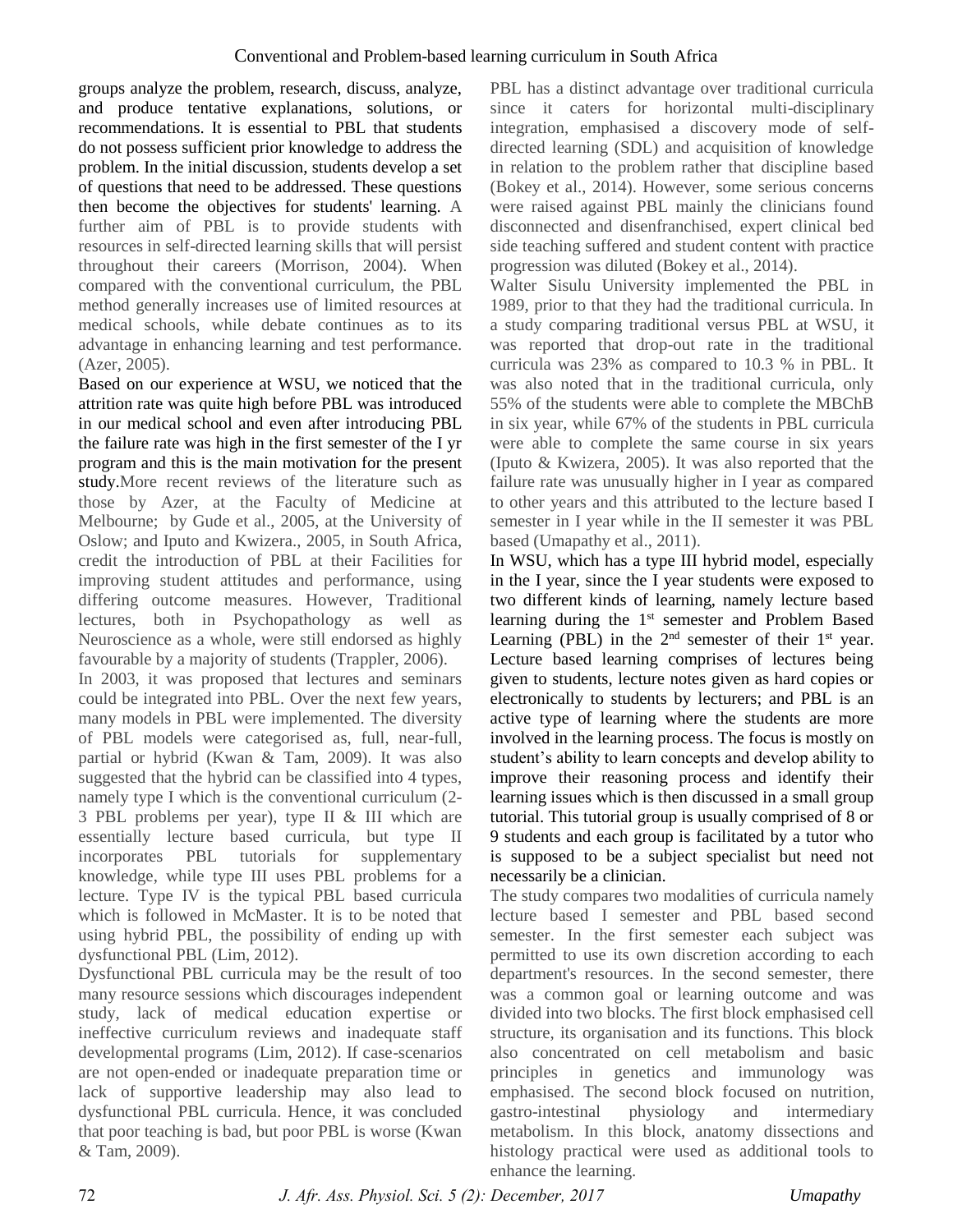In Physiology, computerised practicals were introduced and students had a fuller participation in this interactive session and learnt some basic principles in physiology much better than actual practical sessions. This observation was made based on the students'interest and participation in these sessions.

In the second semester, there were two blocks, the cell block had 7 cases and the GIT block had 9 cases. These paper cases were designed by a group of experts comprising of clinicians, scientists and senior professors in basic medical sciences and in clinical disciplines. Usually the cases are chosen from a Case bank comprising more than 20 cases for each block and which have been used for the last several years and properly edited and altered according to the suggestions and inputs from various sources.

Following the case discussion at the end of each week, the subject specialists usually identifies problem areas in that particular case and a resource lecture is given to the whole class where relevant learning issues are analysed and integrated with the case. The students input in organising the lecture session is also taken into account when they make representations at the weekly tutorial meeting. Some of the concepts are emphasised by using practical sessions and if a particular concept is found to be extremely difficult for the students to appreciate, then seminars are organised which is made up of 3-4 tutorial groups but mentored by subject specialists. Main focus of these seminars is to give additional support to all students and individual attention is given to poorly performing students. In total, each case would have 6 hours of small group tutorial, 3 hours of practical in physiology and biochemistry where relevant and 3 hours of dissection and 3 hours of histology concerning the case.

The selection of tutors for each group is based on the following criteria. They need to have some years of graduate teaching experience, and has expertise in conducting small group tutorials. Most of our tutors had to go through a mentoring session where the expert tutors would mentor the newly appointed staff for a period of 1-2 years before they are recognised as experienced tutors and would be allowed to tutor a group on their own. One meaningful observation is that it is not necessary to be a clinician in order to acquire competence in tutoring or handling cases of this nature. Non-expert mentors were either junior faculty members or clinicians lacking consistent experience in teaching (Davis, 1992).

## **METHODS**

A simple, questionnaire was issued to 99, year-II medical students, to evaluate and assess them on their experience i.e. difficulties and smooth sailings during their first year of study.

The questionnaire comprised of various sections that were mainly designed to identify the problem areas in the two semesters of the I yr program. The delivery mode of each subject was also included in the questionnaire, since most of the subjects had 4 components of delivery mode, namely lectures, practical, tutorials, and seminars. However, in this study, we could not present data on this aspect since some subjects did not have all the components and therefore the results were difficult to interpret.

The results were presented as percentage comparisons between the groups. However, where necessary, a chisquare test was done. Some aspects of the analysis are presented as Tables and some as line diagrams. A sample questionnaire is shown below, which does not contain all the questions; only a selected few are given. Sample questionnaire:

- 1. Which semester was easy/ which block was easy
- 2. Which subjects in I semester was easy/ difficult
- 3. Reasons for finding it easy/ difficult
- 4. Delivery mode in I semester: Which was more useful? Lectures/practical/seminars/tutorials.
- 5. Delivery mode in II semester: Which was more useful?
- 6. Reasons for finding it easy/difficult: number of Cases, content, practical, anatomy, Histology, lectures?
- 7. Two-line comment
- 8. Entry level: (Matric or graduate)

#### **RESULTS**

The following Figures analyse individual questions answered by the students and their percentage distribution. Figure 1 indicates that semester 1 seemed to be the easiest semester (62% as opposed to semester 2).



**Fig. 1**. Compares student response regarding the two semesters.38 %: Semester I; 62 %: Semester II.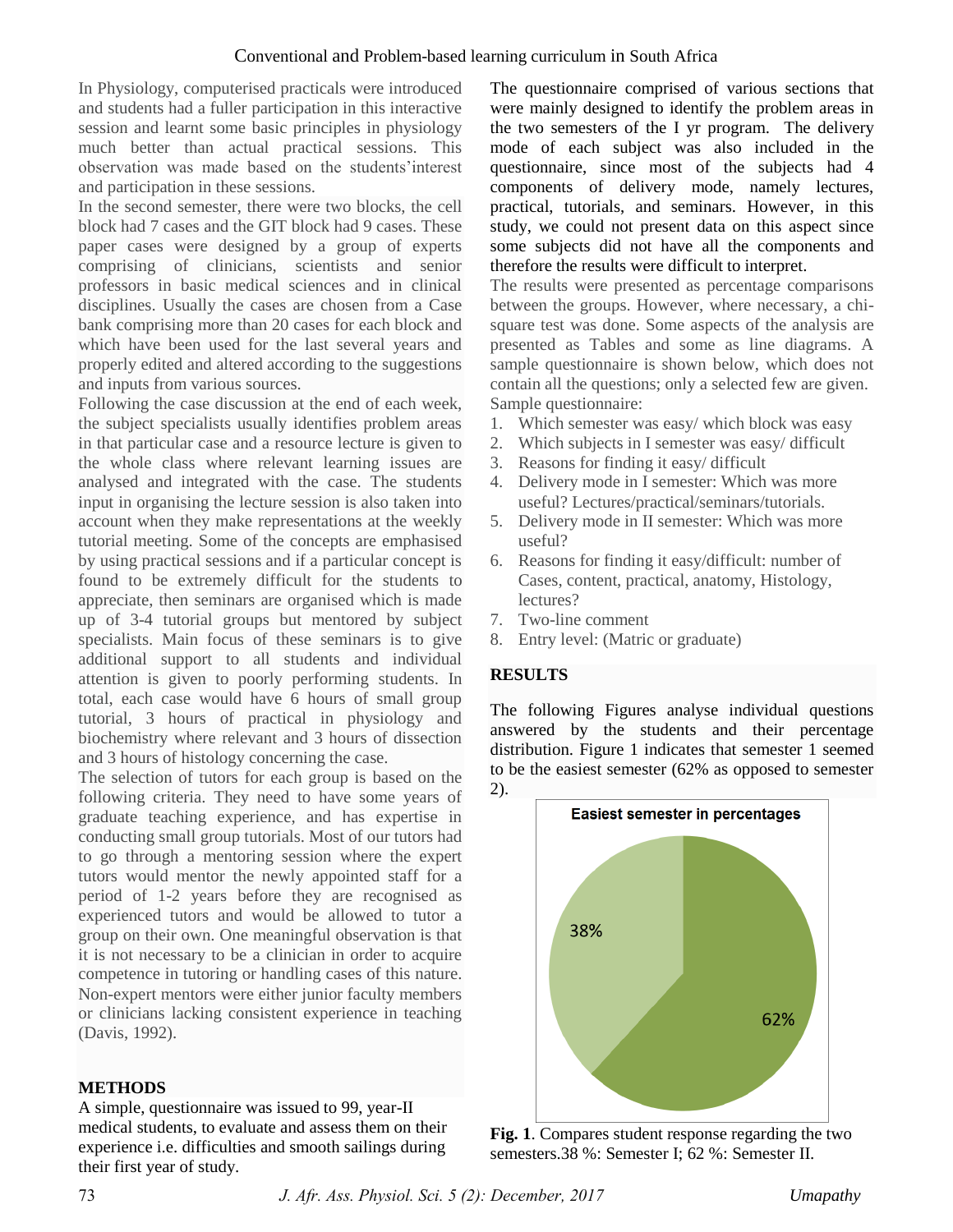|            | Medical   | Medical | Medical | Computer | Human behavioural |
|------------|-----------|---------|---------|----------|-------------------|
|            | chemistry | biology | physics | skills   | science           |
| Percentage | 3%        | $5\%$   | 3%      | 23%      | 55%               |

**Table 1:** Percentages of students who indicated hard to learn subjects

| Table 2: Subjects identified as more and least useful |  |
|-------------------------------------------------------|--|
|-------------------------------------------------------|--|

|                           | Least useful | More useful |
|---------------------------|--------------|-------------|
| Medical chemistry         |              |             |
| Medical biology           |              |             |
| Medical physics           |              |             |
| Computer skills           | 58           |             |
| Human behavioural science |              |             |

Figure 2 analyses the most enjoyable subjects in first semester. Medical biology followed by medical chemistry and medical physics are the favoured subjects. Computer skills and Human behavioural sciences were least enjoyable.



**Fig. 2.** Most enjoyable subjects in semester 1.

Figure. 3. Shows subjects in first semester that were hard to learn represented in a line graph. Human behavioural sciences and computer skills were identified as most difficult to learn.



The following Table shows data where more than half the class clearly disliked the human behavioural sciences (55%) course followed by computer skills (23%)



**Fig. 4.** Least useful and most useful subjects in I semester.

Table 2 and Figure 4 identifies medical biology and human behavioural sciences as the most useful subjects compared to others.

Table 3 compares the results of 2011 versus 2012 regarding the student responses in identifying subjects that were enjoyable/useful in learning. An obvious and a significant finding is the shift in medical biology as more interesting in 2012 compared to medical chemistry in 2011. However, human behavioural sciences and computer skills were identified as the most difficult subjects to learn, both in 2011 and 2012. A chi-square test indicated that they were significant compared to other subjects in the I yr MBChB ( HBS  $(p<0.05)$  and Computer skills  $(p<0.01)$ ).

**Table 3:** Comparison between 2011 and 2012 results identifying more enjoyable subjects in the first semester.

| Subjects                   | 2012 | 2011  |
|----------------------------|------|-------|
| Medical chemistry          | 25   | 40    |
| <b>Medical Physics</b>     | 17   | 18    |
| Human behavioural sciences |      | $6 *$ |
| <b>Medical Biology</b>     | 48   | 34    |
| Computer skills            | ာ    | $7**$ |

\*Chi square  $p<0.05$  \*\* chi square  $p<0.01$ .

74 *J. Afr. Ass. Physiol. Sci. 5 (2): December, 2017 Umapathy*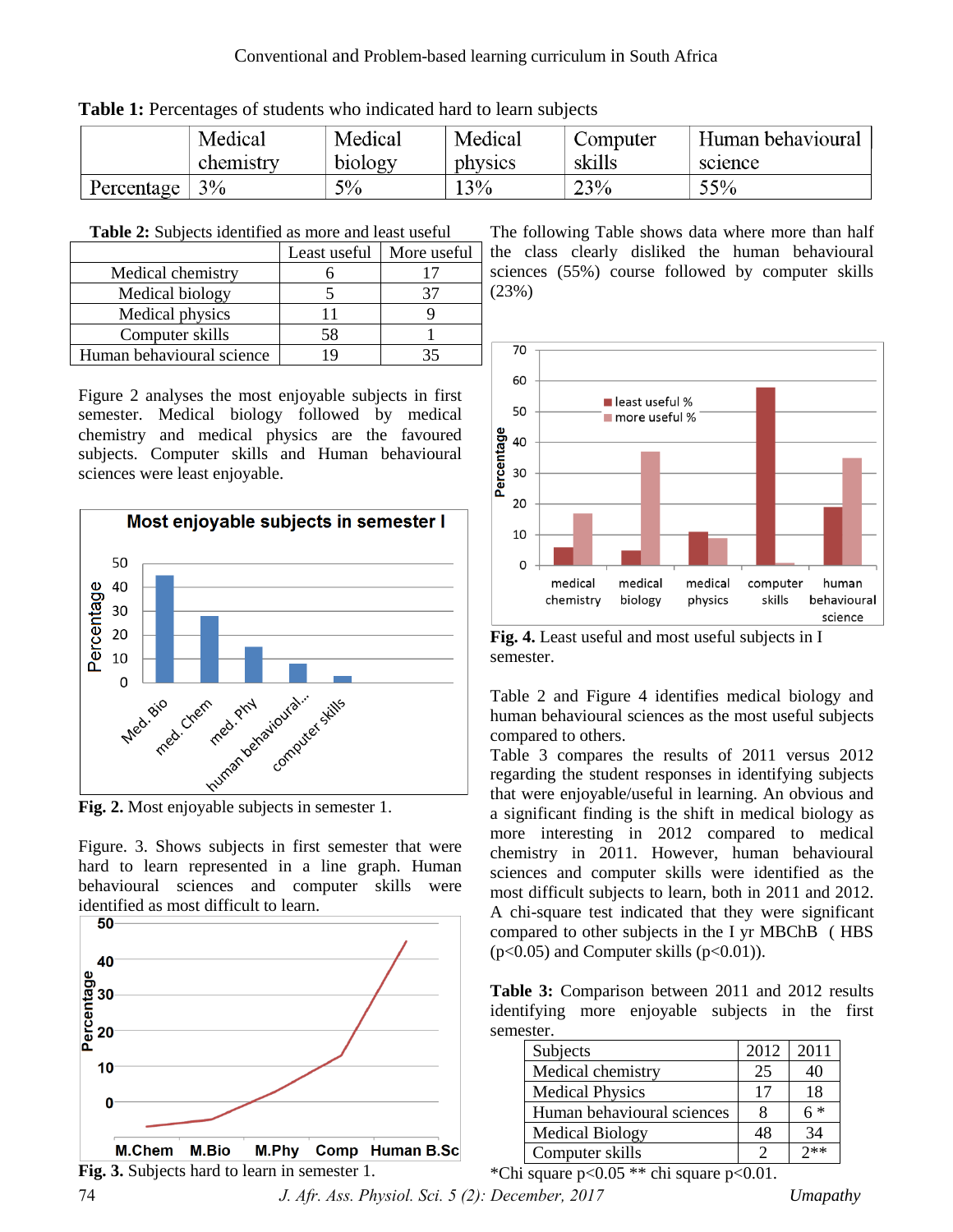Figure 5 indicates human behavioural science as the most difficult to learn whereas computer skills is the least difficult to learn.



**Fig. 5:** Difficult to learn subjects in I semester.

Although computer skills were least enjoyable to learn, it was not difficult to learn. Human behavioural science was identified as the most difficult and also least enjoyable to learn. However, students were asked to identify the reason for finding a particular subject hard to learn. This data was incomplete since many of them could not identify any one particular reason for considering Human behavioural sciences hard to learn. The reasons that were cited in the questionnaire was more specific about mode of delivery. Since all other subjects had lecture, practical, seminar and tutorials, human behavioural sciences had only lecture as the mode of delivery and this may be the reason for high failure rate, Since we did not have content overload as one of the reasons for finding a subject hard to learn, the results could not be presented.



**Fig. 6.** Subjects identified as most and least useful in semester I

|                              | Percentage |
|------------------------------|------------|
| Minimal content              | 29%        |
| Minimal number of cases      | 26%        |
| Practicals too few           | 12%        |
| Anatomy not much to remember | 29%        |
| Histology not much to learn  | 3%         |
| No response                  | 10%        |
| Total                        |            |

**Table 3:** Reason for finding a particular block easy

Figure 6 identifies most and least useful subjects in I semester. Computer skills was identified as least useful which is an anomaly since the students need this skill in accessing information when they are in clinical years. Probably the students did not realise the importance of this in the second year. On the other hand medical biology was identified as most useful subject compared to other science subjects and this is not surprising since the students in second year were benefitting from their prior knowledge in Medical biology when they are doing basic medical sciences.



**Fig.7.** Reason for finding a particular block easy in the second semester.

Table 3 and Figure 7 indicates that minimal content is one of the major reasons for finding a particular block easy. Not much to learn in Anatomy was identified as another reason for finding this block easy compared to cell block.

| Table 4: Reasons for finding a Block difficult |  |  |  |  |  |  |
|------------------------------------------------|--|--|--|--|--|--|
|------------------------------------------------|--|--|--|--|--|--|

|                     | Percenatge |
|---------------------|------------|
| Content overload    | 44%        |
| Cases too many      | 10%        |
| Practicals too many | 4%         |
| Anatomy too much    | 24%        |
| Histology too much  | 17%        |
| Total               | qq         |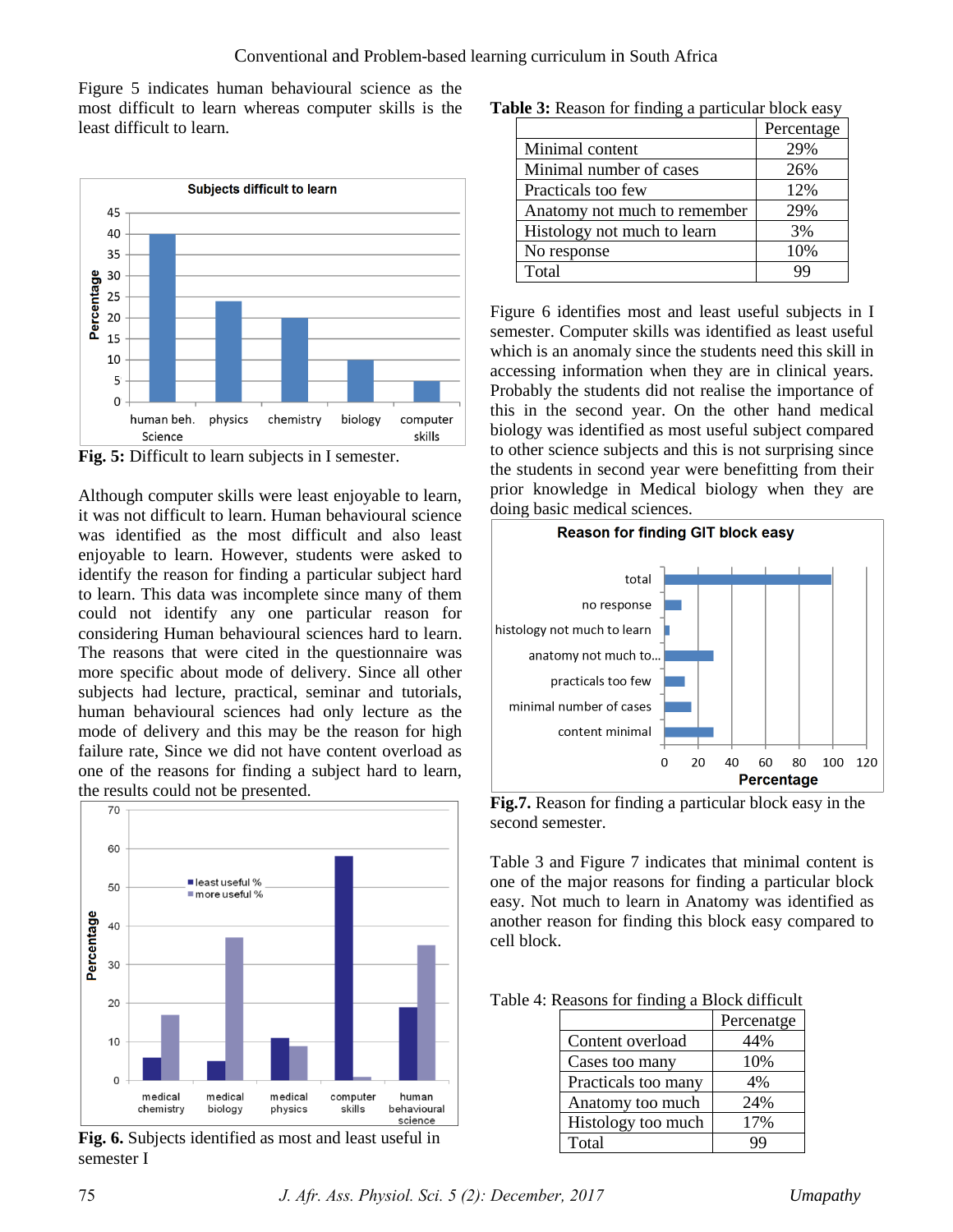

**Fig. 8.** Reasons for finding Cell Block difficult.

Table 4 and Figure 8 identify the content overload as the main reason for finding a particular block difficult and in addition anatomy too much to learn in cell block was also indicated as one of the reasons. Figure 9 is totally contradicting the findings in Table 8 since anatomy is the most interesting subject to learn and yet they found too much of anatomy to learn as the major reason for finding cell block as difficult. There was no gross anatomy in the cell block and so this aspect of the result is baffling.



**Fig. 9**. Anatomy was the most enjoyable subject in semester 2.

**Table 5.** Delivery mode for various subjects in second semester

|                    | More useful | Least useful |
|--------------------|-------------|--------------|
| Anatomy            | 50%         | 10%          |
| Physiology         | 30%         | 3%           |
| Histology          | 10%         | 17%          |
| Computer skills    | 2%          | 42%          |
| Community medicine | 7%          | 27%          |
| Total              | 99          | 99           |

Table 5 and Figure 10 indicate that anatomy was the most useful subject followed by Physiology, while computer skills was identified as least useful subject.



second semester.

|  |  | <b>Table 6:</b> Which semester was difficult? |
|--|--|-----------------------------------------------|
|  |  |                                               |

|                            | Percentage |
|----------------------------|------------|
| PBL (Semester 2)           | 20%        |
| Lecture based (Semester 1) | $80\%$     |

Table 6 Identifies semester I as the most difficult compared to II semester. Table 7 shows entry level of students in the medical program, majority of them are from Matriculation which may explain some of the results shown.

## **Table 7:** Entry Level at I MBChB.

|          | Percentage |
|----------|------------|
| Matric   | 3%         |
| Graduate |            |

#### **DISCUSSION**

PBL curricula demonstrate equivalent or sufficient professional competencies compared with graduates of more traditional curricula (Neville, 2009). PBL is, however, more expensive than conventional curricula, especially in larger medical schools (Donner & Bickley, 1990). In the early literature reviews, PBL graduates tended to rate their basic science background weaker than their conventional curriculum counterparts. These results suggest that PBL may not develop in students an effective cognitive foundation (Albanese, 2000). Mc Master students identified a lack of definition of core material as a weakness in studentdirected PBL (Woodward & Ferrier, 1993). Neame & Powers (1993), stated that "It is impractical to suggest that an unstructured, undergraduate medical course be designed in which the onus is entirely upon the student to define and undertake his own program of studies."

76 *J. Afr. Ass. Physiol. Sci. 5 (2): December, 2017 Umapathy*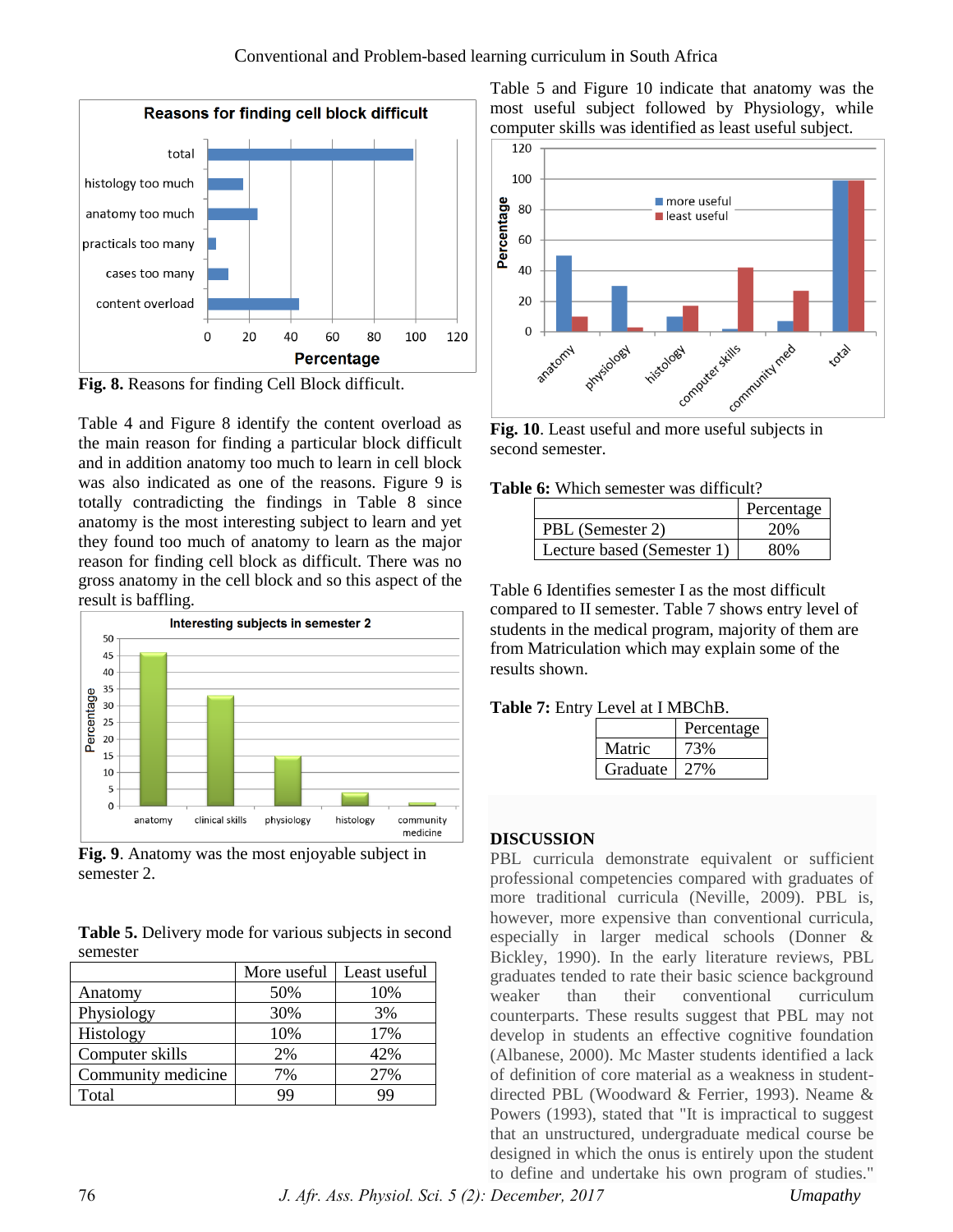What these authors recommended was a gradual progression towards independent learning, via a graded reduction of imposed structure.

The advantage of small student PBL groups proposed by Howard Barrows, 1985, appears to work by creating tightly knit student groups who steer, direct, and delegate learning tasks that evolve over many sessions. In contrast, in some models, expert mentors who actively focused the learning tasks and used their group process skills to function both as group facilitators and leaders offset the advantage of small groups (Trappler, 2006).

We from this study can safely vouch that PBL is best suited for those with motivation to learn, irrespective of their earlier school background as majority of our students come from a background not conducive to learning in terms of facilities and social benefits. While our findings are not in total agreement with the suggestions expressed by Albanese & Mitchell (1993) in implementing comprehensive curricula with rapid conversions to PBL, the data also adds some constructive findings to the evolving literature on this important subject. Before launching into a PBL dominated curriculum, faculty should appropriate skill training to prospective PBL mentors to allow them to function comfortably using this teaching format.

An optimal framework may be one, that amalgamates the benefits of both conventional and PBL components as suggested by Trappler (2006). However, with the early dominance of conventional teaching and the introduction of PBL, in increasing complexity, commensurate with student development and faculty resources may indeed be an ideal policy in implementing PBL. In this regard we tend to agree with the above author. Trappler (2006) has also emphasised that in order to create a problem-based learning paradigm, a committee of experts need to be set up for each module. Each committee may be charged with the mission of: 1) generating a case report, 2) using the case as a springboard for fruitful exploration and discussion, 3) providing questions and references for the students that would encourage self-directed reading, 4) creating a user-friendly manual for the mentors, and 5) generating a set of examination questions that would be based upon students' attendance and participation in the case-based learning module. Surprisingly, all the above paradigms were used by us at WSU even before this report by Trappler (2006) was published.

It should be noted that the PBL model employed at SUNY differed from the "pure" PBL model proposed by Howard S. Barrows (1985), where small student groups: 1. Review the learning needs after reviewing the case., 2. Decide on the best learning resources, such as textbooks, monographs, and journal articles, and then, 3. Return from their self-study as "assumed experts, armed with the knowledge necessary to resolve

the simulated patient problem." 4. *The student group*  then decides on the clinical hypothesis and problemsolving strategies. Our pattern seem to fit into the earlier model proposed by Barrows (1985).

However, our main focus of this project is to identify the subject areas that need to be revised and we are making implicit suggestions that there is need to relook at some of the course contents and their learning objectives. It is proposed that in the I semester, content overload may be the main culprit in making the students detest some of the subjects in the I semester. It is also emphasised that the delivery pattern of some of the subjects like, human behavioural sciences and computer skills need to be relooked.

# **CONCLUSION**

Conventional teaching methods may not be an ideal solution to comprehensive and integrated learning. A comparison was made between the first and second semester curricula and the PBL approach seem to be more student centered although more tedious in terms of logistics and preparations. It is also ideal to have more senior faculty functioning as expert mentors.

# **REFERENCES**

- Albanese, M.A., Mitchell, S., (1993). Problem-Based Learning: A Review of Literature on its Outcomes and Implementation Issues. *Acad Med*, **68,** 52-81.
- Albanese, M.A., (2000). Problem-Based Learning: Why curricula are likely to show little effect on knowledge and clinical skills. *Med Educ*, **34,** 729-738.
- Azer ,S.A., (2005). Challenges facing PBL Tutors: 12 Tips for successful Group Facilitation. *Med Teach*, **8,** 676-81.
- Barrows, H.S., Tamblyn, R., (1980). Problem based Learning: an approach to medical education. Newyork. Springer.
- Barrows, H.S., (1985). *How to Design a Problem-Based Curriculum for the Preclinical Years.*  Springer Publishing Company, New York.
- Blumberg, P., Eckenfels, E., (1988). A Comparison of Student Satisfaction with their Preclinical Environment in a Traditional and a Problem-Based Curriculum**.** In *Research in Medical Education,: Proceedings of the Twenty-Seventh Annual Conference*. Washington, D.C.: Assoc. of Am. Med. Colleges; 1988:60-65.
- Bokey, L., Chapuis, P., Dent O., (2014) Problembased learning in medical education: one of